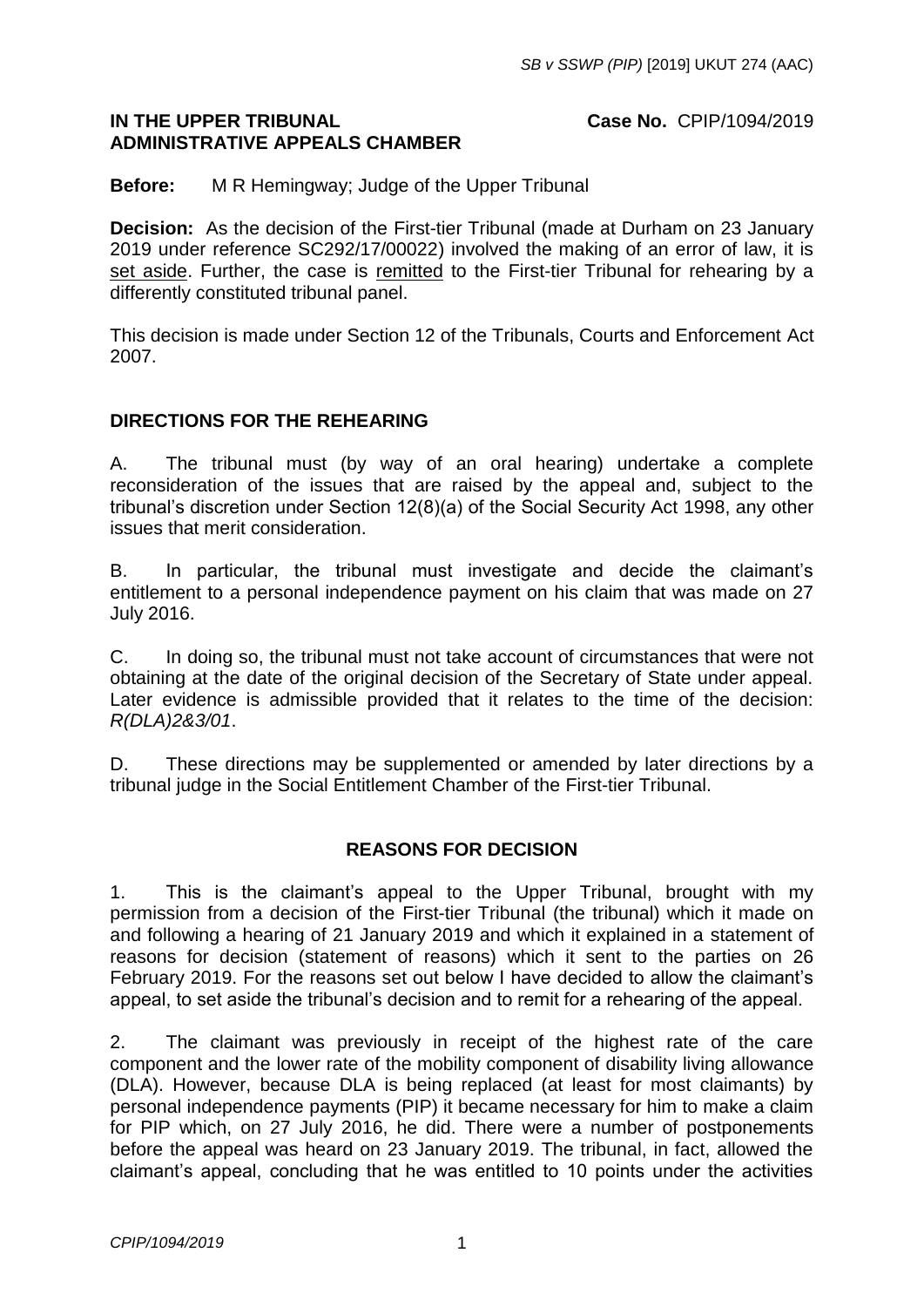and descriptors relevant to the daily living component of PIP but no points under the activities and descriptors relevant to the mobility component of PIP. That translated into an award of the standard rate of the daily living component of PIP only. The period of the award was from 02 November 2016 to 01 November 2021. But the claimant was dissatisfied with that award and sought permission to appeal to the Upper Tribunal.

3. The grounds of appeal to the Upper Tribunal sought to attack the tribunal's reasoning as to why it thought the claimant was not entitled to any points under any of the descriptors linked to mobility activity 1 (Planning and following journeys). In granting permission I suggested that the tribunal might have erred through seeming to focus solely upon the claimant's ability to follow the route of a journey in a motor car. As to that, the tribunal, in its statement of reasons, had said this:

'4. [The claimant] has periods of being stable on medication when he can function well then will have periods when he is unwell and cannot function. These can happen equally over a year. At the present time he is currently doing an accountancy course but does it on and off over a long period of time. He has also been able to do a voluntary job one day a week even when he was unwell. When he is well he is able to drive and when he isn't well he is still able to drive. He can drive routes to Newcastle [the claimant lives in Consett] then use a satnav which he can follow to other places. He has not informed the DVLA and he has never been told he is not able to drive.

5. He has a cyst on the brain. There has been no follow up and they are now monitoring the situation. He believes he is a competent driver and would drive for the majority of the time and has never had an accident or any problems. He has driven to Harrogate on his own. In the light of the evidence that we heard from the appellant, the Tribunal did not accept that he had any problems in planning or following a journey. Even when he was unwell he was still able to drive. He has also been able to go dancing three times a week. He has no problem walking'.

4. The tribunal did not, in that passage nor anywhere else in its quite brief statement of reasons, consider how the claimant might fare if seeking to follow the route of a journey on foot or by using public transport.

5. The representative for the Secretary of State has indicated that the appeal is supported. It is suggested on behalf of the Secretary of State that the tribunal might not have appreciated the range of mental health conditions from which the claimant suffers and the variability of such conditions: had misunderstood the claimant's evidence as to the extent to which variations in his mental health impact upon his ability to drive; and had focused too much upon his ability to drive rather than his ability to use public transport. As to that latter point, the Secretary of State's representative refers me to the guidance contained in the "PIP Assessment Guide Part 2: the assessment criteria", in which it is said, amongst other things, that '*a person should only be considered able to follow an unfamiliar journey if they would be capable of using public transport - the assessment of which should focus on ability rather than choice*'.

6. In the face of the Secretary of State's representative's support for the appeal coupled with the suggestion that I should set aside the tribunal's decision and remit,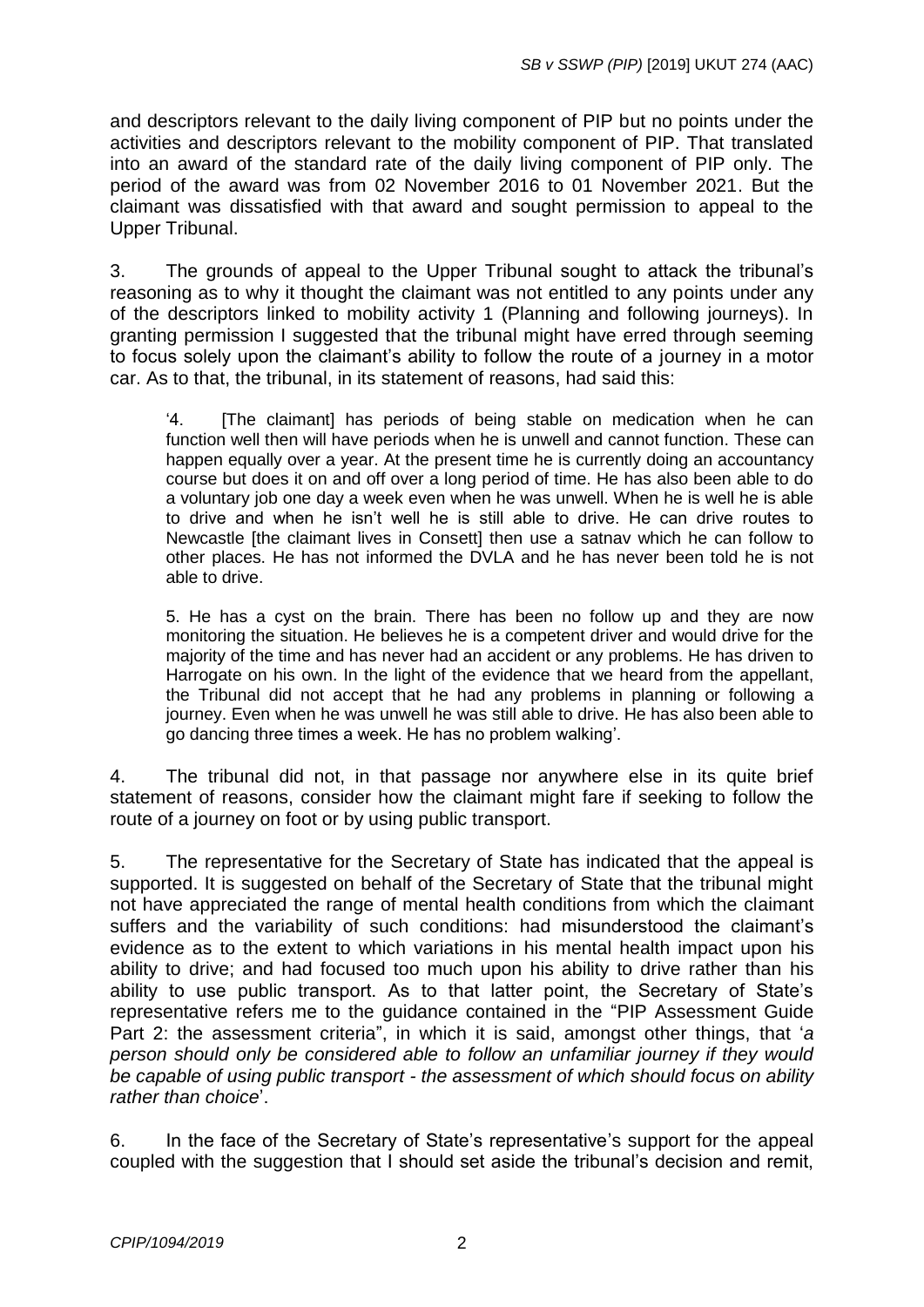the claimant, through his representative and in the circumstances unsurprisingly, provided a 'no comment' reply.

7. Nobody has suggested I should hold an oral hearing of the appeal before the Upper Tribunal and I am satisfied no such hearing is required.

8. There was before the tribunal, though it did not refer to it, a letter of 01 November 2016 written by the claimant's GP and which referred to the claimant suffering from schizo-affective disorder and depression and which indicated that, although he has a driving licence, '*he can only find his way around if somebody is in the car with him or if he is completely able to rely on the satnav'*. It is also fair to say that there was much other written evidence before the tribunal in the form of medical letters, reports and medical records, pointing to significant and longstanding mental health difficulties to which, again, it did not refer. As to the tribunal's findings as to the claimant's ability to drive, even when unwell (it meant unwell from a mental health perspective), it is recorded in its record of proceedings (commendably and helpfully legible) that the claimant gave oral evidence to it to the effect that when he is unwell he does not drive and that there is a three-month period of deterioration prior to his becoming unwell (page 1 of the record of proceedings). The tribunal did not, in its statement of reasons, refer to that evidence and, in terms of illnesses impacting upon his mental health, only referred to his having a 'cyst on the brain' and his having had a struggle '*with anxiety for most of his life*'.

8. Of course, the tribunal was not required to refer to each and every item of medical or other evidence which was before it. It is important to stress that. But nevertheless, the totality of the medical evidence before it including the letter from the GP to which I have specifically referred, suggested a greater range of mental health difficulties than the tribunal appeared to appreciate. The claimant's own evidence to it suggested impairment with respect to driving at a greater level than it found. In those circumstances, in order to adequately explain its findings, the tribunal was required to address the medical evidence concerning mental health and the claimant's own evidence concerning the variability in his mental health and the impact it had upon his driving. That evidence did not, of course, preclude the findings that the tribunal ended up making but without dealing with the evidence it cannot be said that those findings have been shown to be justified. On that basis alone then, I would conclude that the tribunal has erred in law.

9. I would, though, wish to say something, though it is not now essential to my decision, about the tribunal's approach to driving. If a claimant is not able to follow the route of an unfamiliar journey without another person, assistance dog, or orientation aid, then that person will score 10 points under mobility descriptor 1d. If a claimant is not able to do so with respect to a familiar journey, he will score 12 points under mobility descriptor 1f. Nothing is said in the legislation as to the mode of travel. Of course, obvious and common modes of travel are public transport, a motor car or some other private vehicle, or walking. Here, as noted, the tribunal simply considered the claimant's ability to drive a motor car. Its enquiry did not extend to the claimant's ability to follow the route of a journey either on foot or by utilisation of public transport.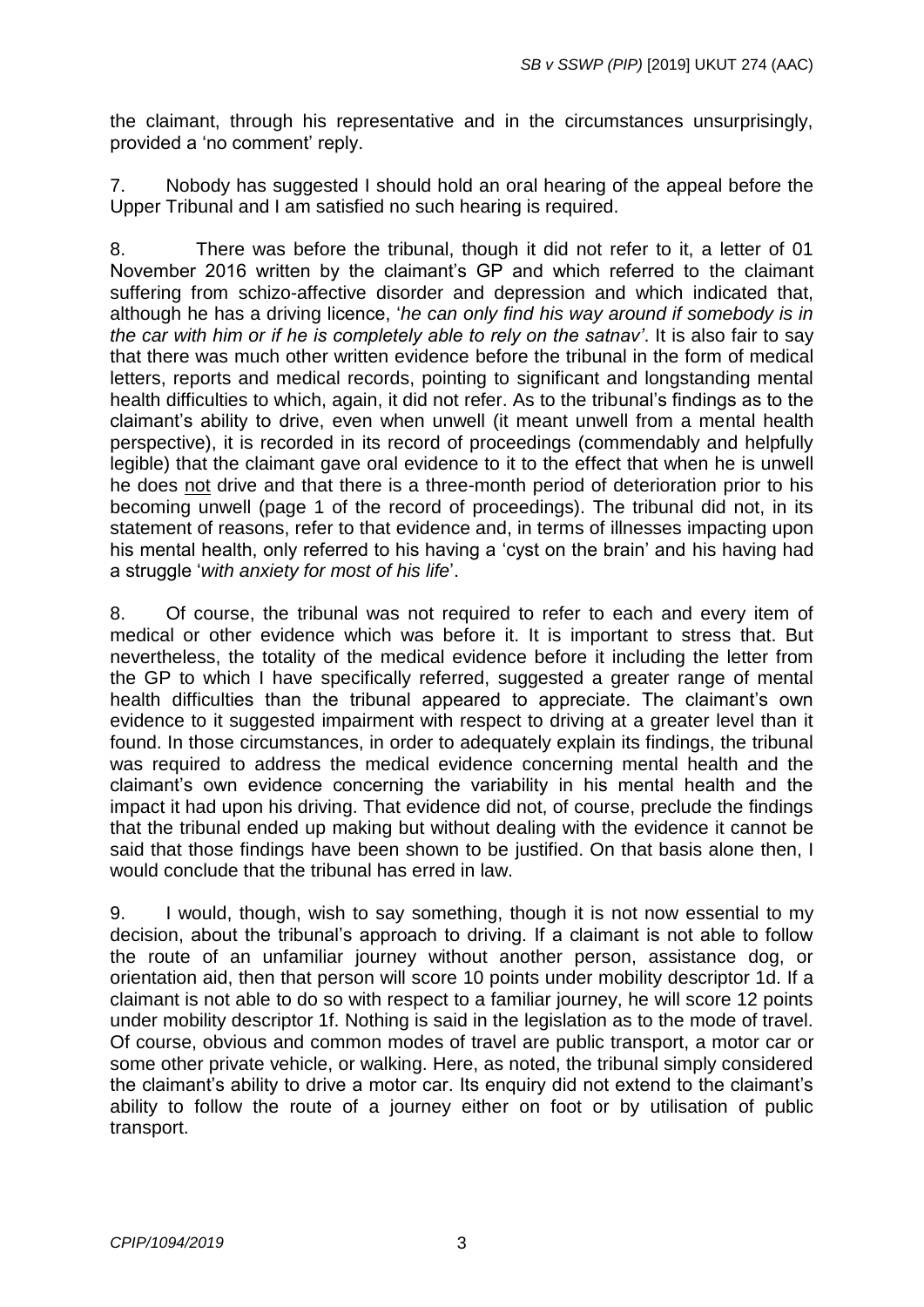10. There is, of course, the reference to public transport in the assessment guide as set out above. The representative for the Secretary of State (on my reading) says that a failure to consider a claimant's ability to use public transport, of itself, amounts to an error of law. It seems to me though, that that erroneously elevates the ability to use public transport to too great a degree. As stated in *SSWP v IV (PIP)* [2016] UKUT 0420 (AAC), entitlement to PIP is governed by the Welfare Reform Act 2012 and regulations made thereunder as opposed to what is said or what is not said in the assessment guide. It is the legislation, not the guide, which has to be interpreted. Having said all of that though, I am in agreement with the Secretary of State's representative that tribunals should not limit themselves to considering, solely, an ability to follow the route of a journey through driving a motor car. Such an ability is not, in my view, determinative with respect to the ability to follow the route of a journey but forms a component of an overall assessment of the claimant's cognitive, mental and sensory abilities in the context of following a route. That approach would seem to be consistent with that taken by the Upper Tribunal in *JC v SSWP (PIP)* [2019] UKUT 181 (AAC) in which it was said (paragraph 11) that, as part of the overall and holistic assessment required, a claimant's ability to plan and follow a journey on foot must be considered. Support for that proposition was, it was noted, to be found in *MH v SSWP (PIP)* [2016] UKUT 531 (AAC); [2018] AACR 12 at paragraphs 37 and 44. So, I would say that what is required is an overall and holistic assessment encompassing a claimant's ability to follow the route of a journey through various ways, including driving, travelling on foot and utilising public transport, with neither, of themselves, being determinative. On that basis I would have concluded, therefore, had it been necessary for me to formally decide the point, that the tribunal did err in limiting itself to a consideration of the claimant's ability to follow the route of a journey by driving and going on to determine the matter solely on that basis.

11. I would also add, for completeness, that the tribunal should also have considered the possibility that even if the claimant is capable of following part of a route by driving, there might be parts of a journey (I have in mind the starting point and the end point) which will necessarily have to be undertaken by foot (see *JC* once again and also *JB v SSWP (PIP)* [2019] UKUT 203 (AAC)).

12. So, the tribunal's decision is set aside. Both representatives appear to be content with remittal so that is what I shall do. It follows that there will be a rehearing of the appeal before a differently constituted tribunal. The rehearing will not be limited to the grounds on which I have set aside the tribunal's decision. The tribunal will consider all aspects of the case, both fact and law, entirely afresh. Further, it will not be limited to the evidence and submissions before the tribunal at the previous hearing. It will decide the case on the basis of all the evidence before it, including any further written or oral evidence it may receive.

13. This appeal to the Upper Tribunal then is allowed on the basis and to the extent explained above.

## **(Signed on the original)**